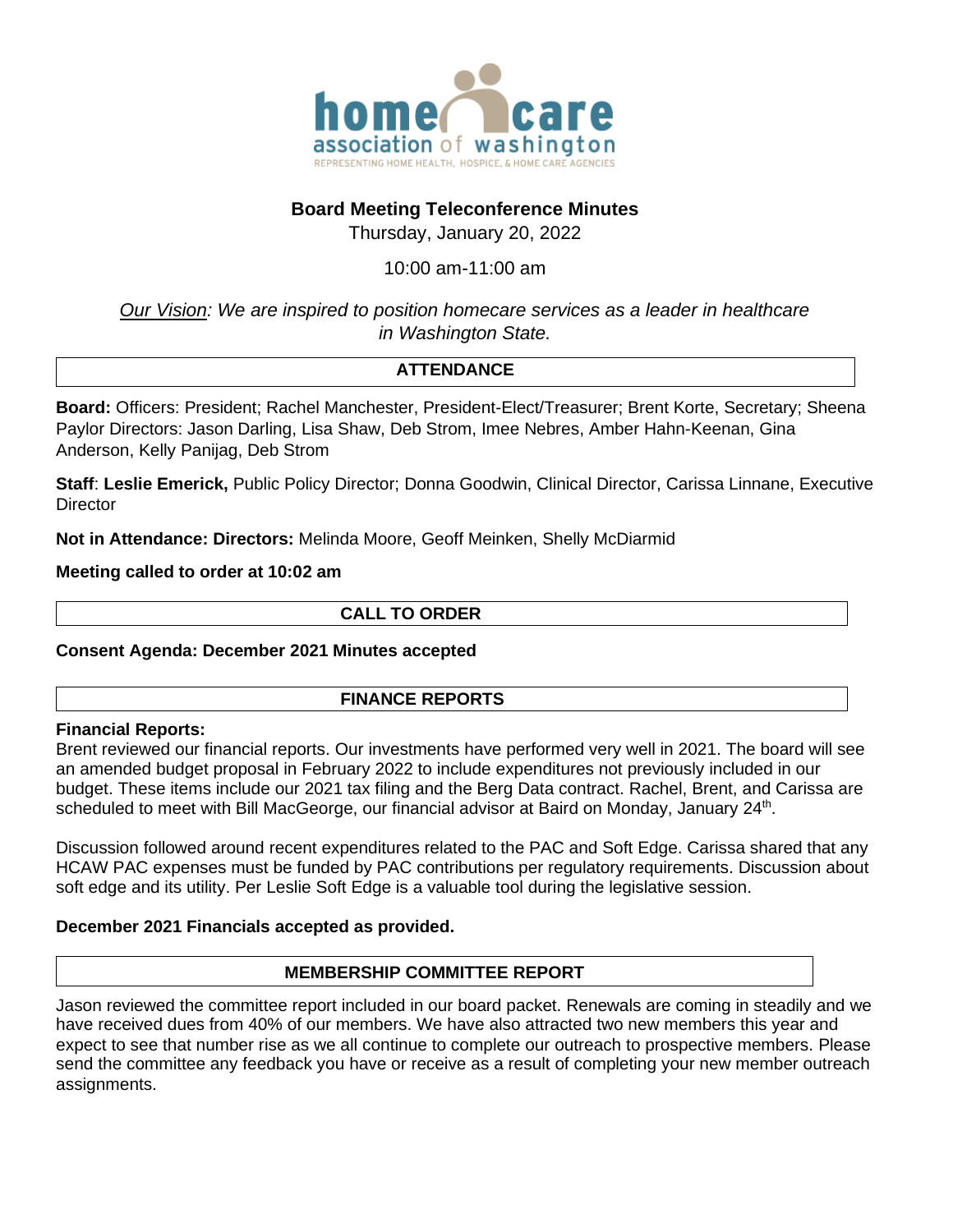## **EDUCATION COMMITTEE REPORT**

**Annual Conference:** Deb S. shared some concerns about the possibility of a hybrid or virtual meeting due to the current Omicron surge. Fortunately, we have a strong committee, and we are continuing to plan optimistically for an in-person event.

Deb S. asked the board if there is interested in including the topic of Psilocybin use for end-of-life care. The feedback we received was limited. Leslie shared that Bree Johnston is a strong speaker on the topic and that she will reach out to the hospice association for other relevant topic recommendations.

**Monthly Webinars:** We received positive feedback on a well-attended January online seminar.

## **CLINICAL DIRECTOR REPORT**

**Complete report in board packet.** Donna shared that we are interested in scheduling at 4-5 1.5 hours meetings with Marc Berg to narrow our focus and strategy for CON. We would like to have two people from each board member agency on this call and invite those particularly knowledgeable about CON attend.

**Carissa will coordinate the first CON workgroup meeting**, stay tuned for a doodle poll.

The board would like to ask Marc B. to report out at our February meeting following our first workgroup session. **Carissa will invite Marc to join our February board meeting.**

## **PUBLIC POLICY REPORT**

**Complete report in board packet.** Leslie explained that the number of bills has slowed but the number of bills in committee are keeping things busy on the legislative front.

Home health rule making for medical social workers is a topic we are monitoring.

**In-Home Services Day:** January 27-28, 2022. Orientation 7:30-8:30am January 27th. Donna, Carissa, and Leslie will be splitting up the facilitation of each meeting because we have a packed meeting schedule with legislators. Since we shared the initial agenda, a few new bills have been introduced. Review of the revised agenda during the meeting. We may consider excluding the final item on our agenda, which is support of the governors COVID rate add-ons. The board agreed to eliminate the final item on the agenda to be available for more critical topics.

## **OPEN DISCUSSION**

**2022 AMI Contract Revision:** Complete contract in board packet. As a result of the annual strategic planning meeting, we have added an annual HCAW webinar series to our slate of events for 2022. The proposed budget revision includes the addition of administrative support for the webinar series and 2 OASIS Blueprint Workshops. Due to limited time to discuss at a group the board agreed to table the vote on this matter until our February board meeting. Brent excused Carissa from the call at 10:57am so this topic could be discussed freely by the board.

## **ACTION ITEMS**

#### **Carissa:**

- Carissa will coordinate the first CON workgroup meeting
- Carissa will invite Marc to join our February board meeting.

## **Leslie:**

• Reach out to the Hospice Association to see if they have any topic recommendations for our annual conference.